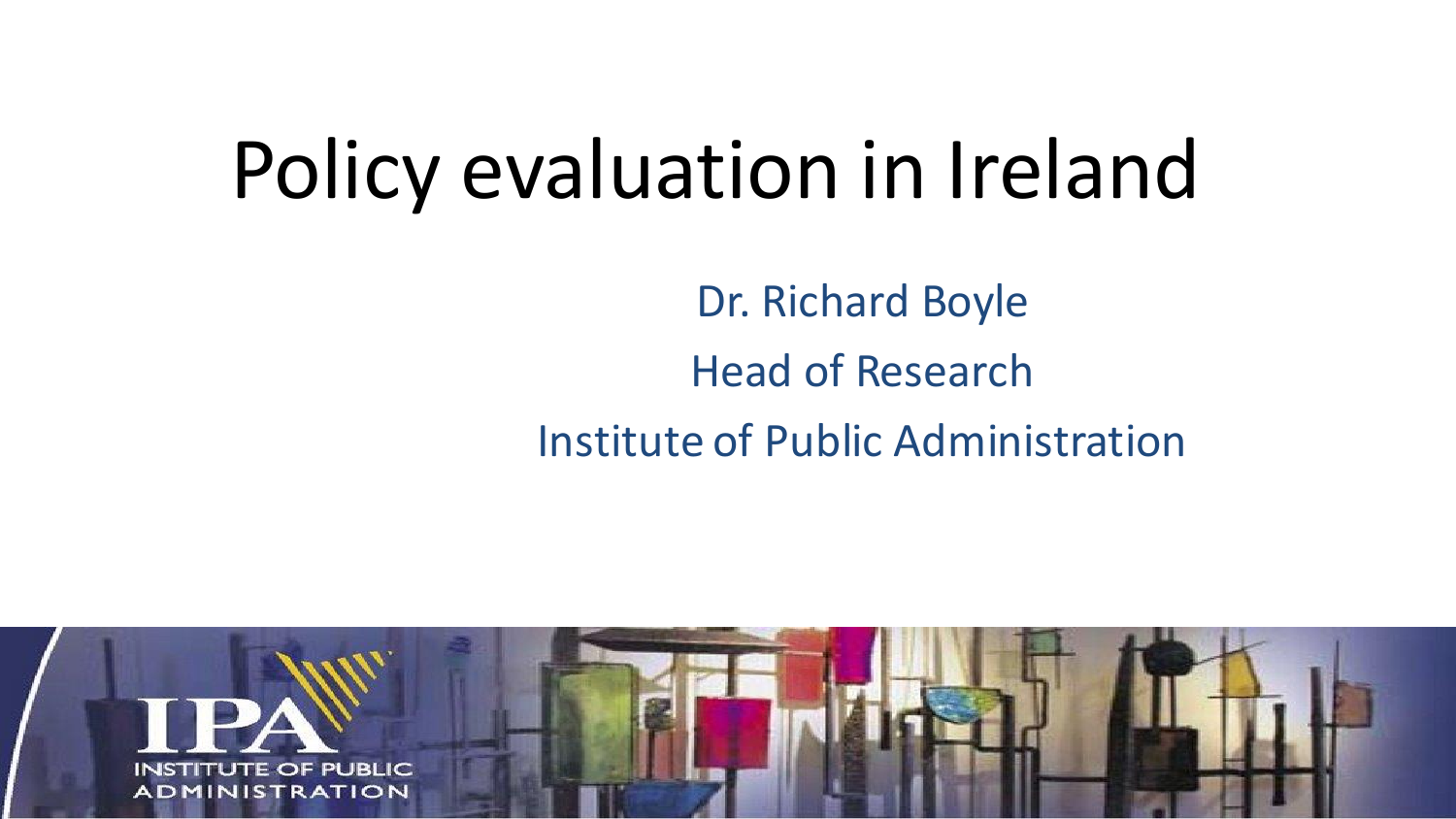## 1960s, 1970s and 1980s

- Interest in rational analysis and its application to planning and budgeting
- New initiatives established e.g. analysis section in the Department of Finance
- Emphasis on project evaluation
- Evaluation limited in scope and largely peripheral to decision making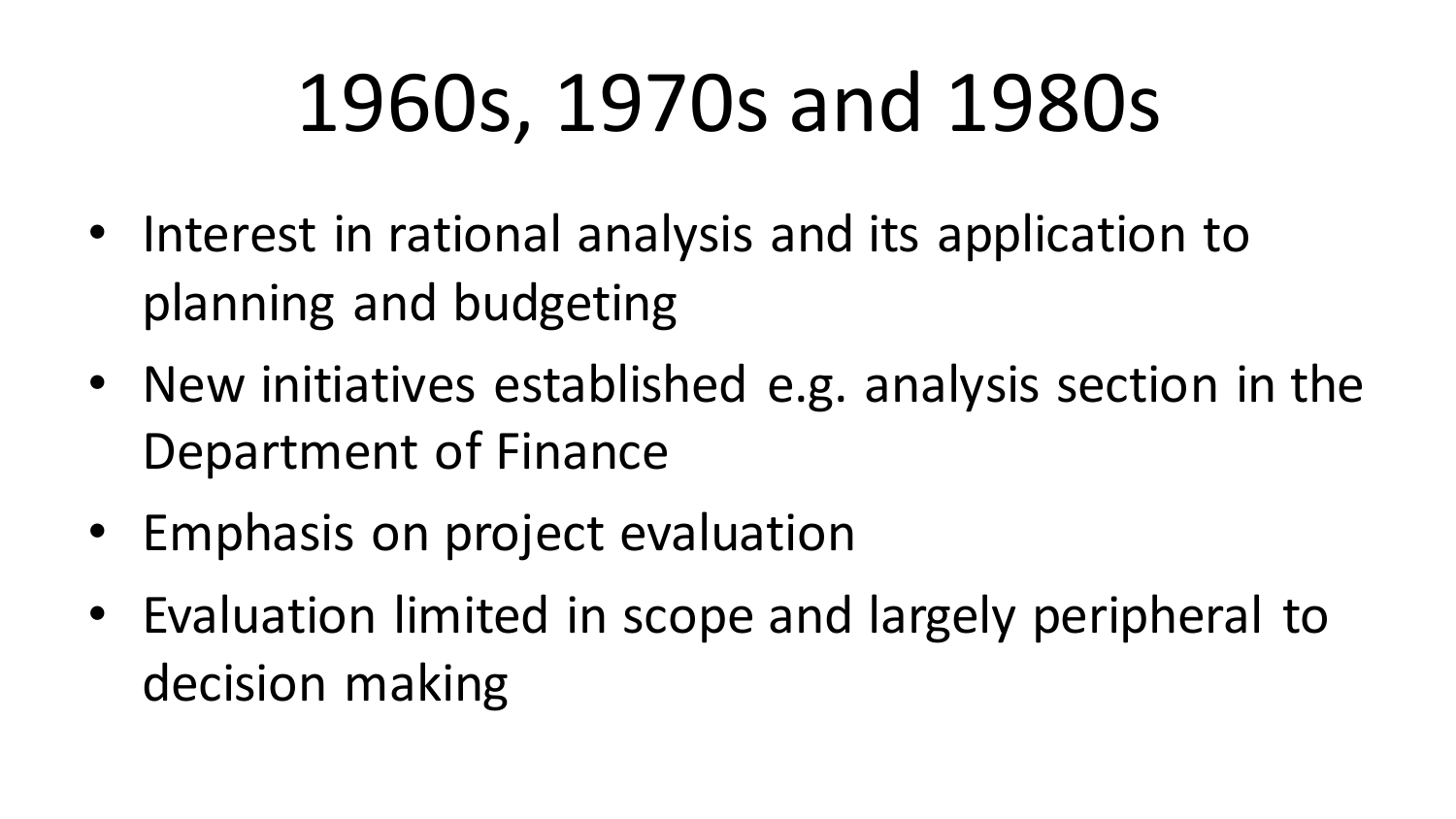## EU Structural Funds M&E

- Annualised expenditure on evaluation about 1% of total expenditure
- Overarching evaluations ex ante, ongoing and ex post
- Complex institutional arrangements varied for different operational programmes
- Independent evaluation units an important innovation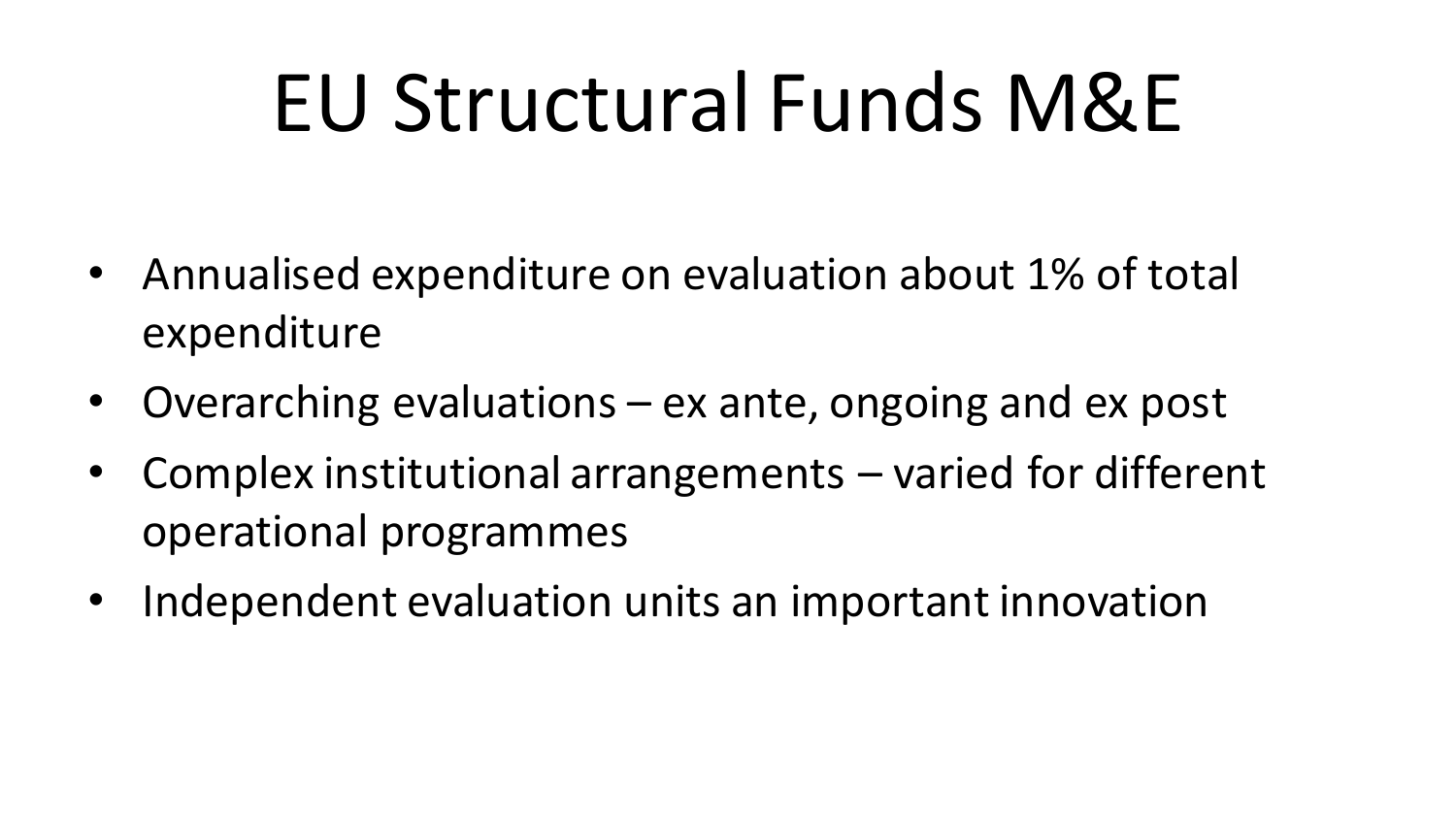## General public expenditure

• 1997-2006 - Expenditure Review Initiative • 2006- Value for Money and Policy Review Initiative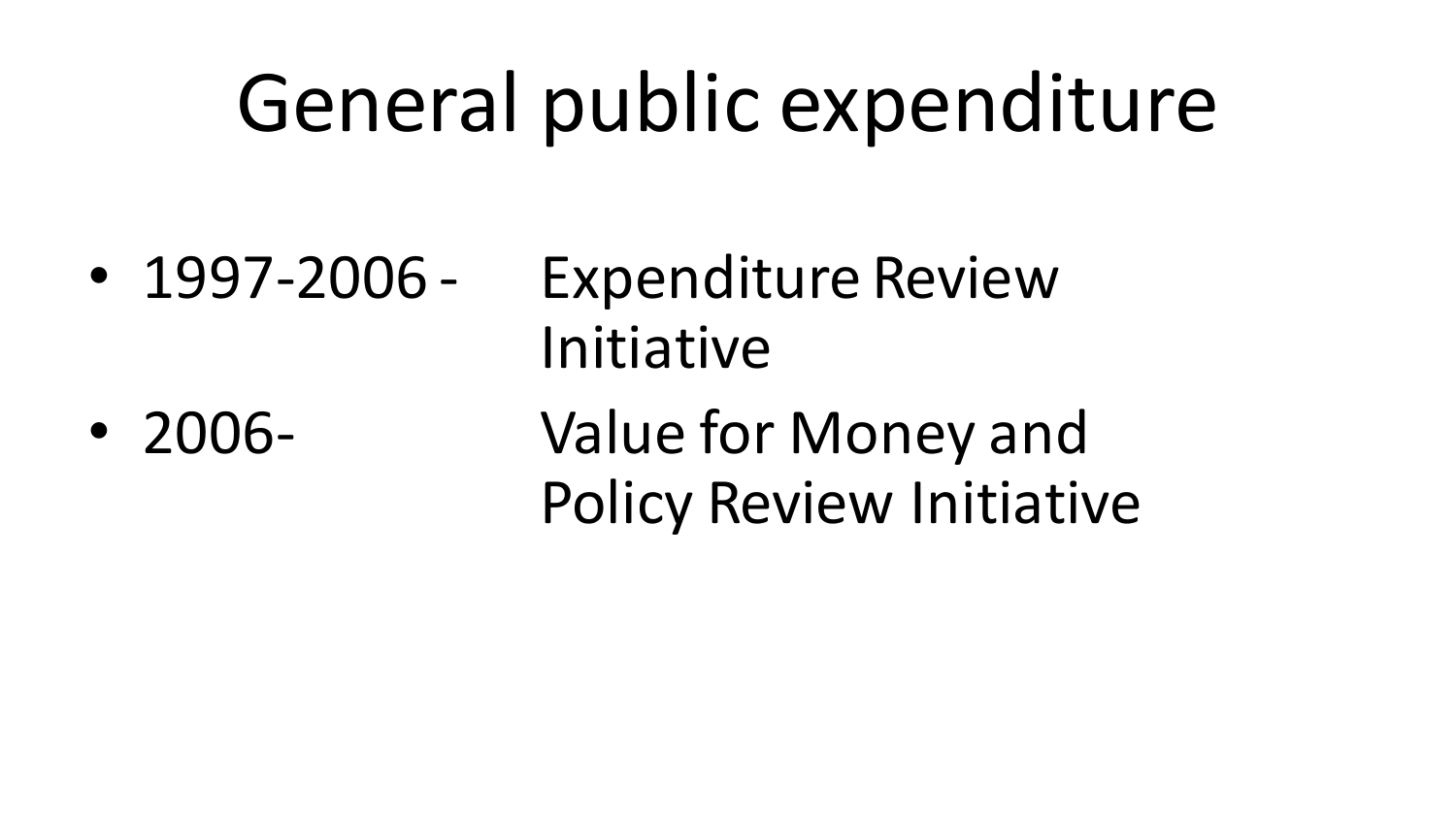## State of evaluation in late 2000s

- EU pressure no longer a key driver
- Value for Money and Policy Review
	- Patchy and slow
	- Resourcing reviews a big challenge
	- Little evidence of impact
- The problem more one of demand than of supply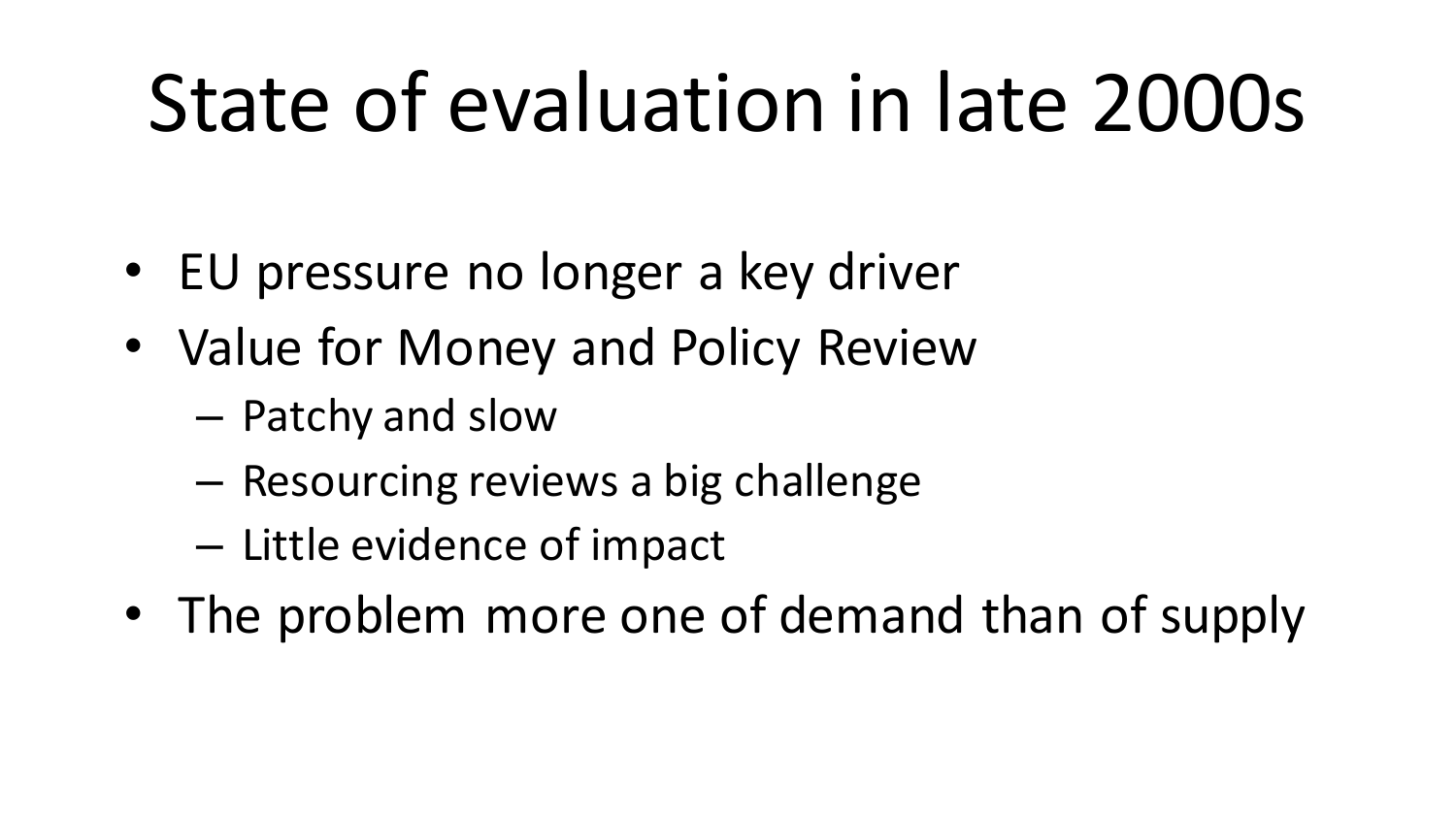#### Special Group on Public Service Numbers and Expenditure Programmes (An Bord Snip Nua)

'The Value for Money and Policy Reviews, in which various expenditure programmes are critically reviewed by the responsible department, have up to now had limited success in redirecting scarce resources away from lower-priority, lower performing areas to areas where they can be put to more productive use '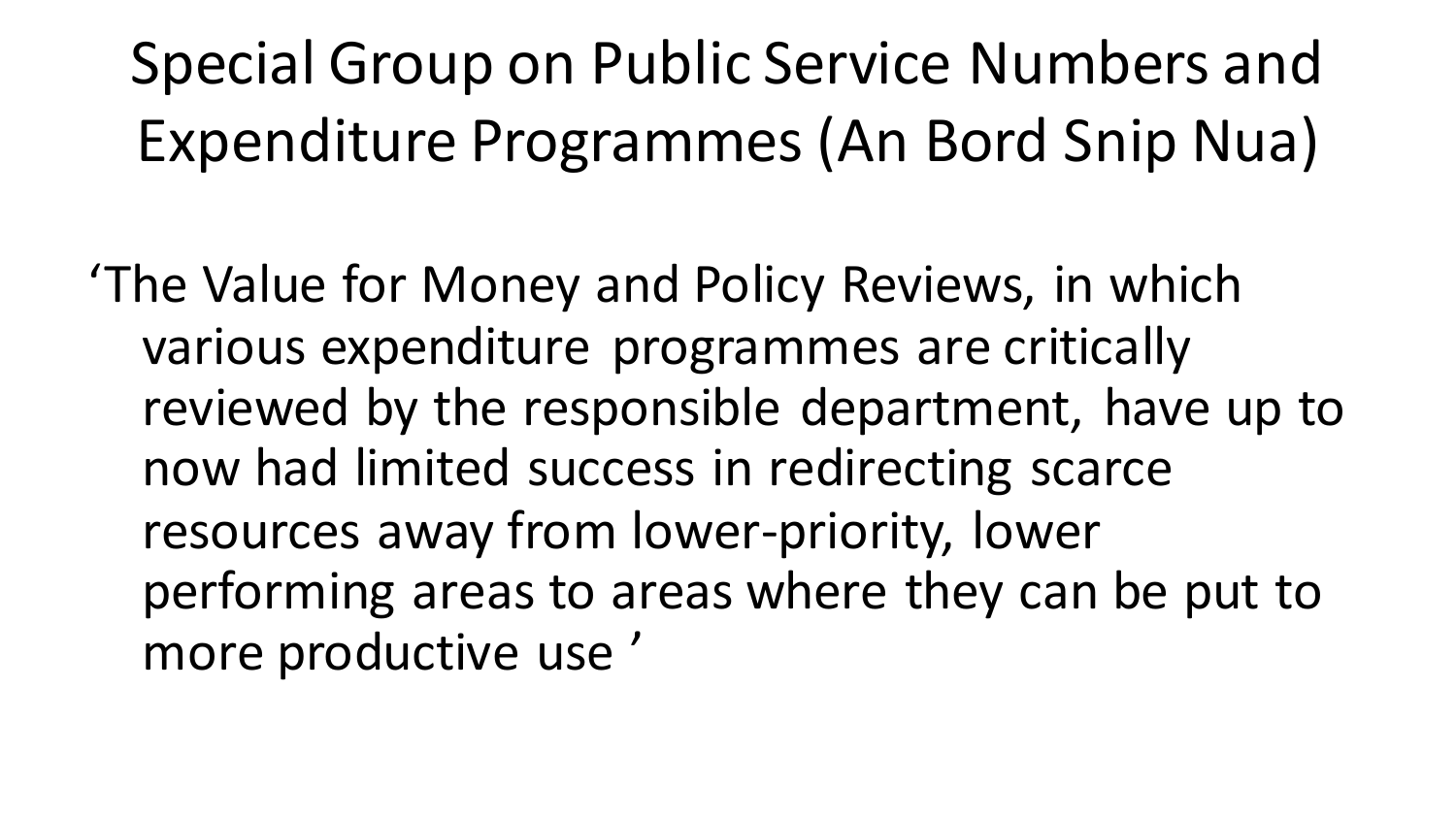# Recent developments – evaluation in times of austerity

- 2011 and 2014 Comprehensive review of expenditure
	- Departmental expenditure reports
	- Thematic evaluations
- Revised government evaluation arrangements
	- Irish Government Economic and Evaluation Service (IGEES)
	- VFMPR changes
	- Public spending code
	- Stronger role for Oireachtas select committees
	- Public service evaluation network
	- Focused policy assessments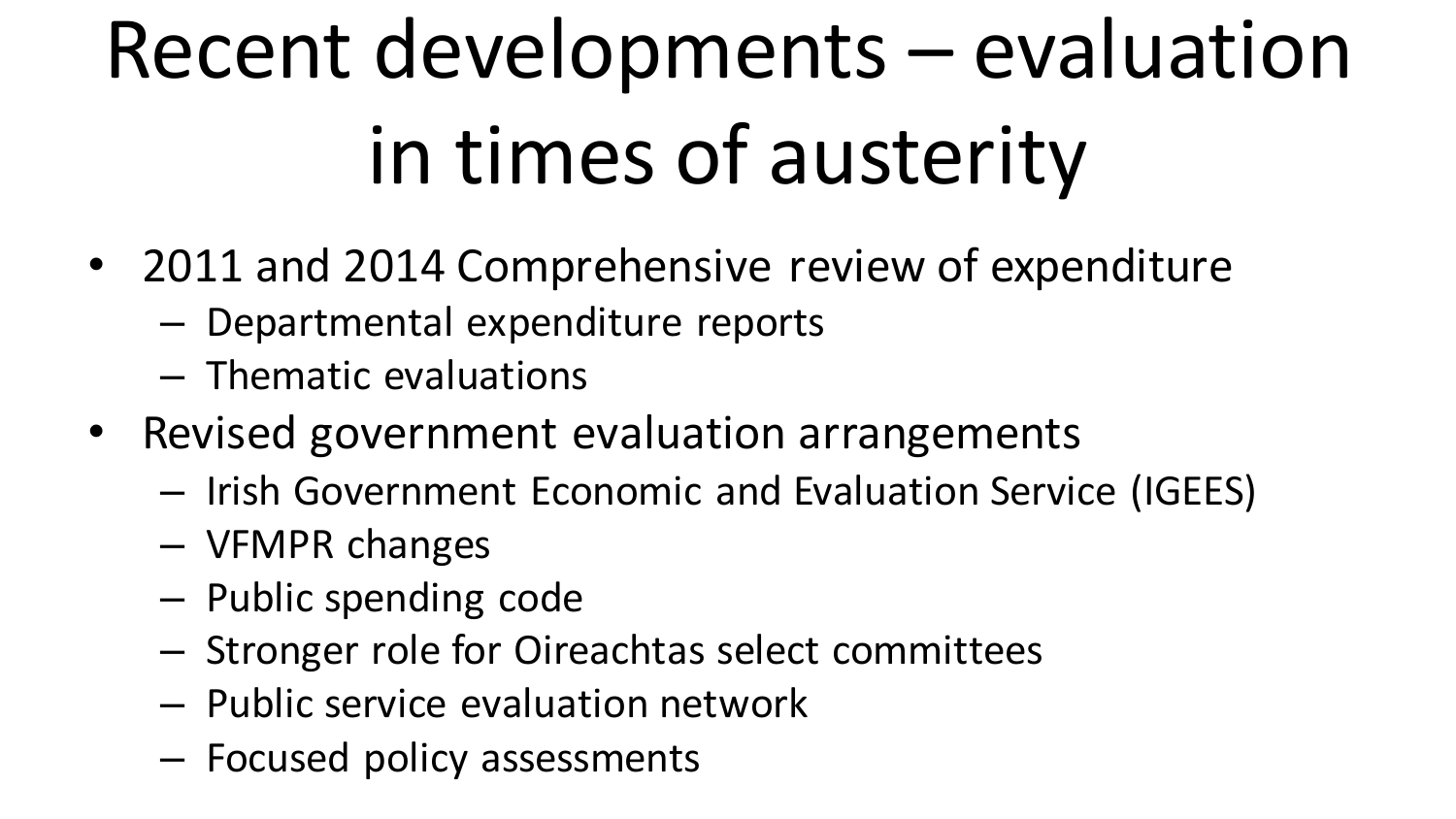# Evaluation in the legislative branch

- VFM audits Comptroller & Auditor General's Office. 4 reports per year on average. Quality of VFM reports is high
- Oireachtas library and research service provides evaluative information e.g. Spotlight series
	- Engaging politicians

Providing opportunities for face-to-face meetings with academics and others who can provide an explanation of the evidence arising from evaluation and research studies and key issues arising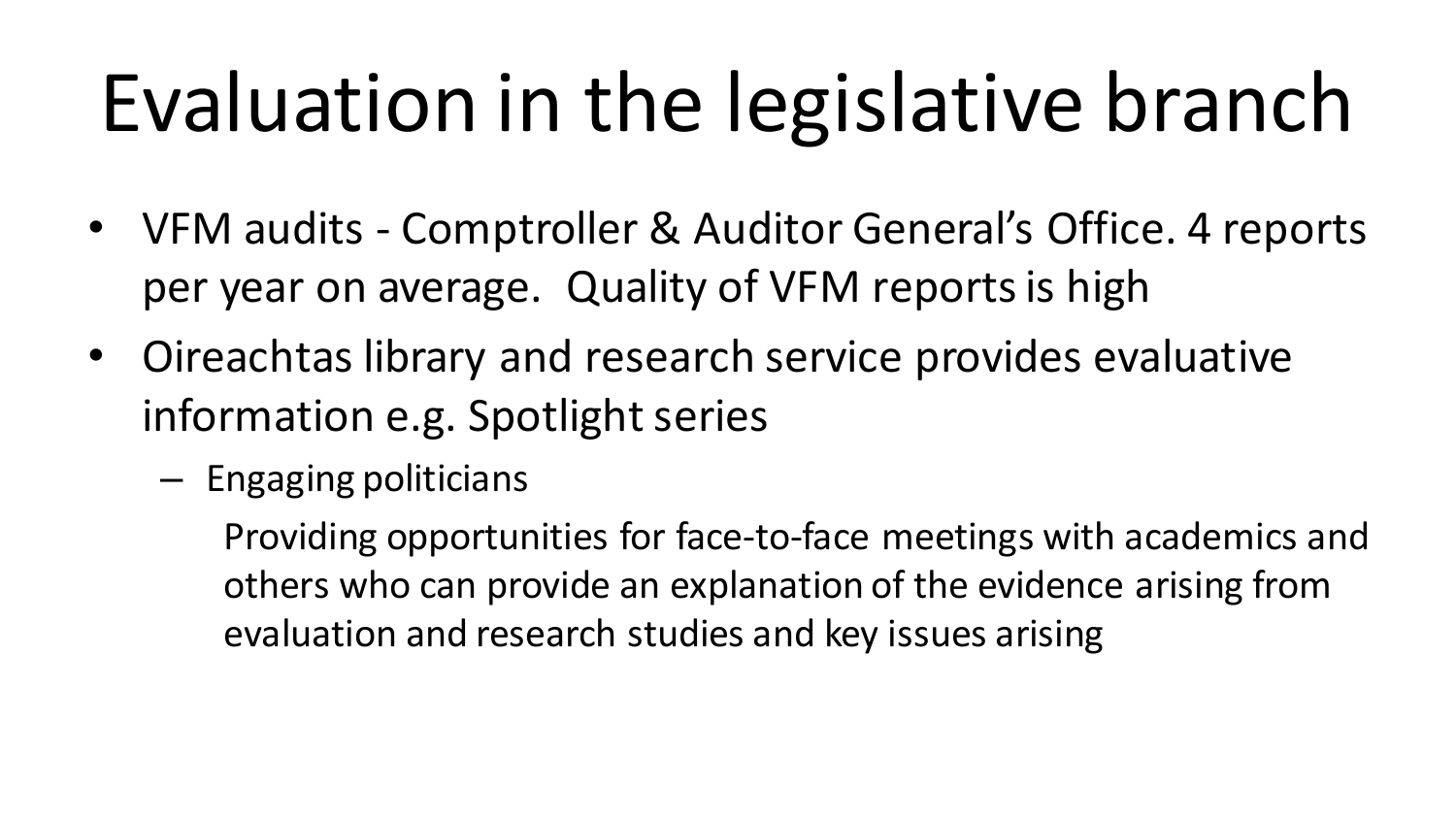## What do evaluation reports recommend?

**Analysis of recommendations from Irish government evaluation reports (all figures in percentages)**

|                                    | <b>Adjustment</b><br><b>of</b><br>programme | Substantial<br>redesign<br><b>of</b><br>programme | Programme<br>or<br>part-programme<br>termination |
|------------------------------------|---------------------------------------------|---------------------------------------------------|--------------------------------------------------|
| <b>Recommendations from</b>        |                                             |                                                   |                                                  |
| <b>19 VFMPR reports</b>            |                                             |                                                   |                                                  |
|                                    |                                             |                                                   |                                                  |
|                                    | 94                                          | 5                                                 |                                                  |
| <b>Recommendations from</b>        |                                             |                                                   |                                                  |
| cross-cutting<br><b>CEEU</b><br>5. |                                             |                                                   |                                                  |
| evaluation reports                 |                                             |                                                   |                                                  |
|                                    | 35                                          | 55                                                | 10                                               |
|                                    |                                             |                                                   |                                                  |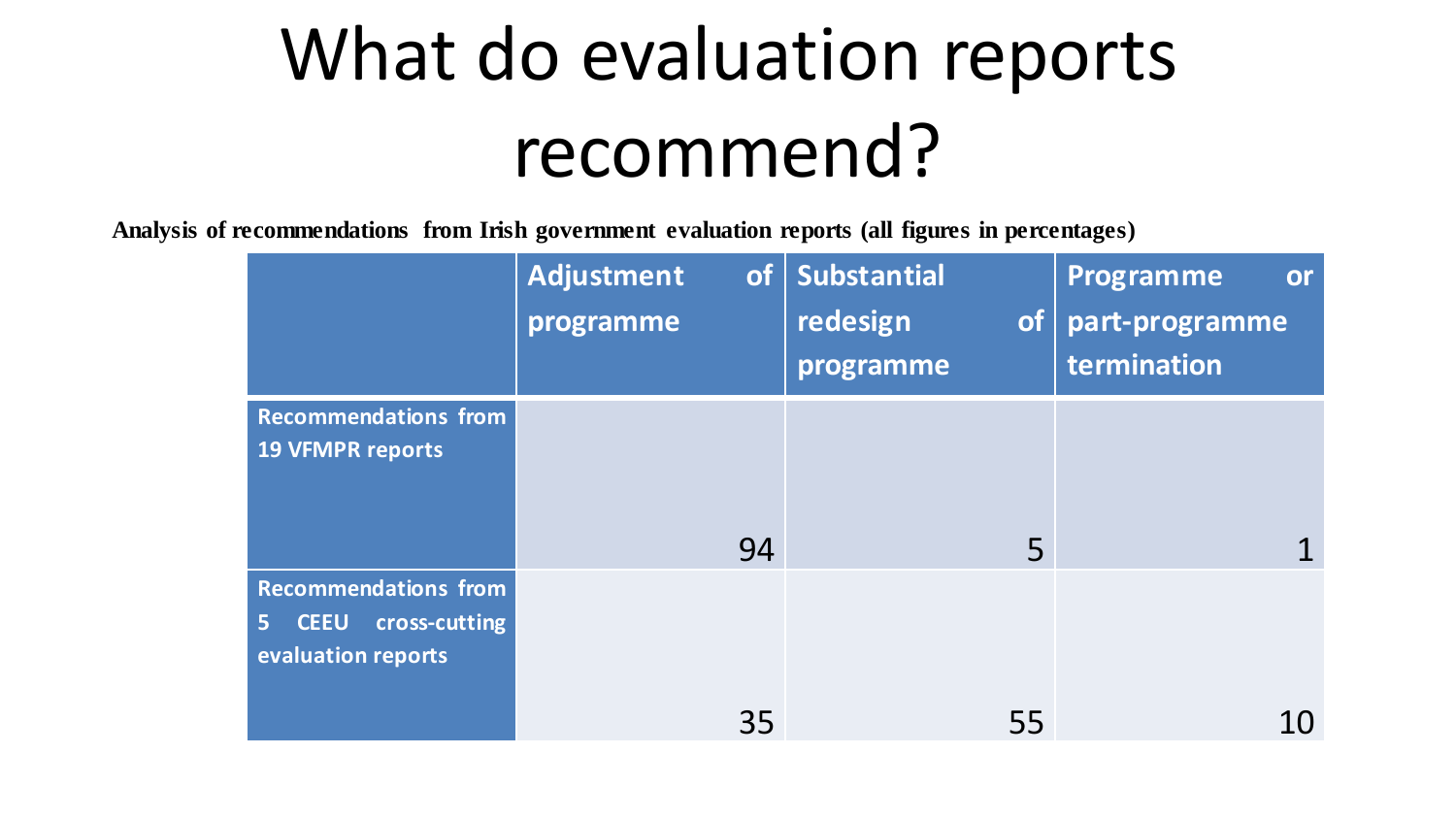### Issues

- Evaluability assessment of programmes
- Development of Irish Government Economic and Evaluation Service
- Evaluation for budgeting
- Evaluation for programme improvement
- Engaging politicians
- Evaluation of the evaluation regime